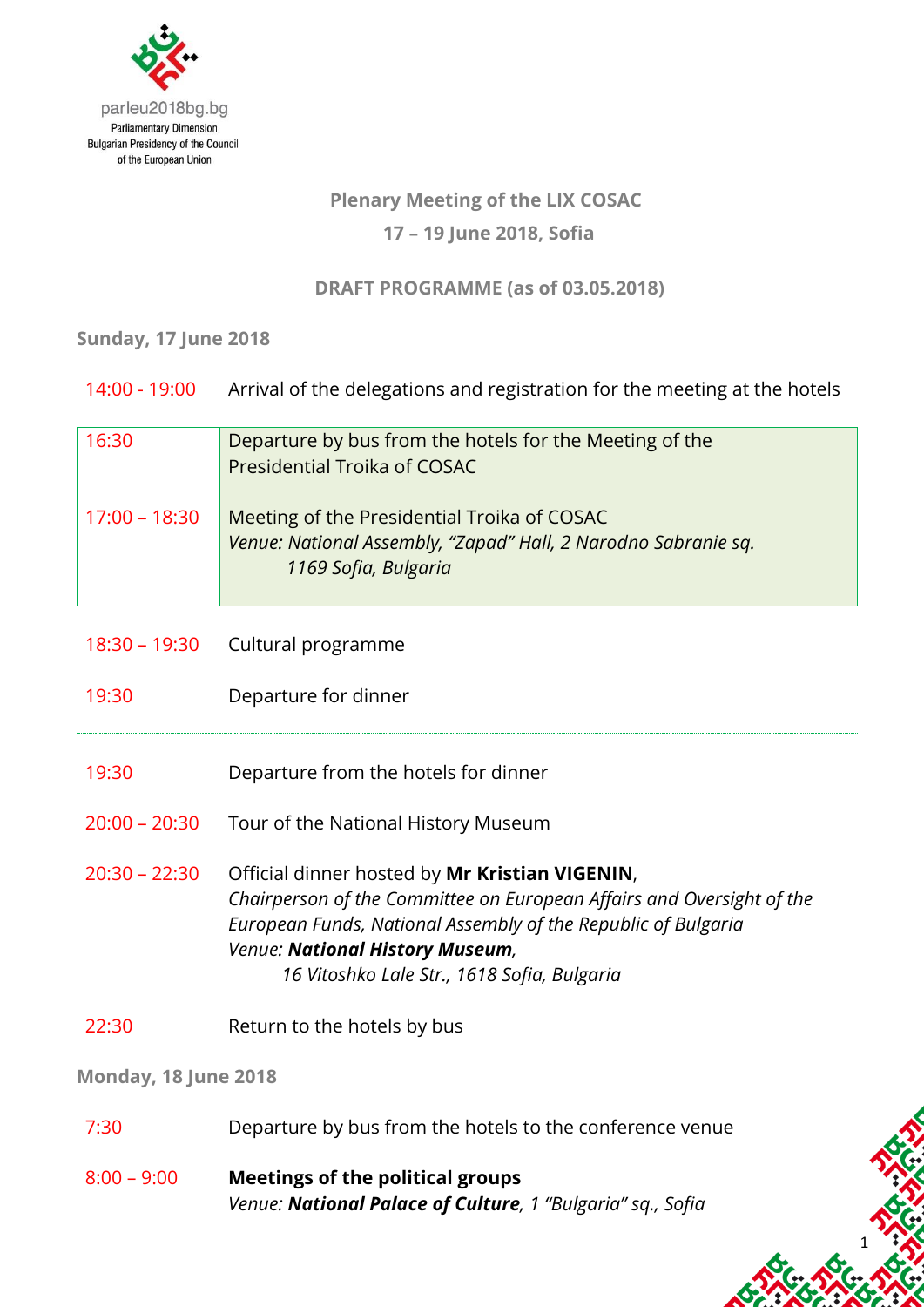

**Monday, 18 June 2018**

- 8:30 Departure by bus from the hotels to the conference venue *Venue: National Palace of Culture, Hall 3, 1 "Bulgaria" sq., Sofia*
- 9:00 9:10 **Opening address** by **Ms Tsveta KARAYANCHEVA,** *President of the National Assembly of the Republic of Bulgaria*
- 9:10 9:30 **Welcome address** by **Mr Rumen RADEV,** *President of the Republic of Bulgaria*

#### **Welcome address** by **Ms Mairead McGUINNESS,** *Vice-President of the European Parliament*

#### **Introductory remarks** by **Mr Kristian VIGENIN,**

*Chairperson of the Committee on European Affairs and Oversight of the European Funds, National Assembly of the Republic of Bulgaria*

| $9:30 - 10:00$ | Adoption of the agenda for the<br><b>Plenary Meeting of the LIX COSAC</b>                    |
|----------------|----------------------------------------------------------------------------------------------|
|                | <b>Procedural issues and miscellaneous matters</b>                                           |
|                | Briefing on the results of the COSAC Presidential Troika meeting<br>$\overline{\phantom{a}}$ |
|                | Presentation of the COSAC 29th Bi-Annual Report<br>$\blacksquare$                            |
|                | Letters received by the Presidency<br>$\overline{\phantom{a}}$                               |
|                | <b>Others</b><br>$\blacksquare$                                                              |
|                |                                                                                              |

## 10:00 – 11:00 **Session I: Achievements of the Bulgarian Presidency of the Council of the EU**

**Keynote speaker: Mr Boyko BORISSOV (tbc),**

*Prime Minister of the Republic of Bulgaria*

#### **Moderator: Prof. Dr. Ingrid SHIKOVA (tbc),**

*Lecturer at Sofia University "St. Kliment Ohridski*

## **Chair of the Session: Ms Ivelina VASSILEVA,**

*Deputy Chairperson of the Committee on European Affairs and Oversight of the European Funds, National Assembly of the Republic of Bulgaria*

2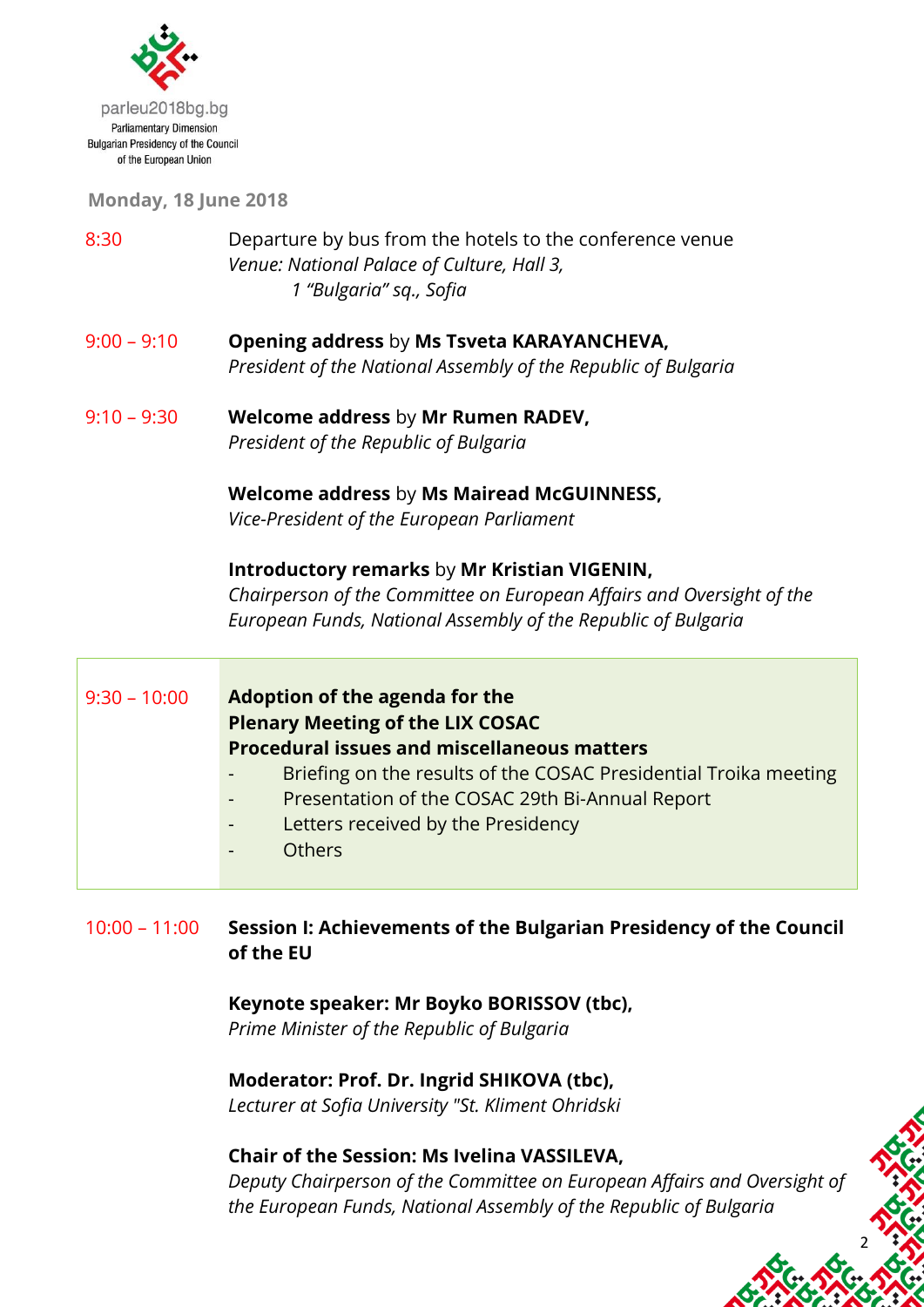

#### Debate

- 11:00 11:30 **Coffee break**
- 11:30 13:00 **Session II: Integration and connectivity of the Western Balkans – a new impetus to EU enlargement policy**

#### **Keynote speakers:**

#### **Mr Christian DANIELSSON (tbc)**,

*Director-General of the Directorate-General for Neighborhood and Enlargement Negotiations of the European Commission*

#### **Mr Nikola DIMITROV,**

*Minister of Foreign Affairs of the Former Yugoslav Republic of Macedonia*

**Mr Knut FLECKENSTEIN (tbc),** *Member of the European Parliament, Rapporteur for Albania*

#### **Moderator: Amb. Biserka BENISHEVA,**

*Director for EU Affairs at PanEuropa Bulgaria*

#### **Chair of the Session: Ms Imren MEHMEDOVA,**

*Deputy Chairperson of the Committee on European Affairs and Oversight of the European Funds, National Assembly of the Republic of Bulgaria*

Debate

- 13:00 13:15 **Family photo**
- 13:15 14:30 **Lunch break**
- 14:30 16:00 **Session III: European Pillar of Social Rights - building a more inclusive and fairer Europe**

#### **Keynote speakers:**

#### **Mr Luca JAHIER,**

*Designated President of European Economic and Social Committee (EESC), President of the Various Interests' Group, EESC*

3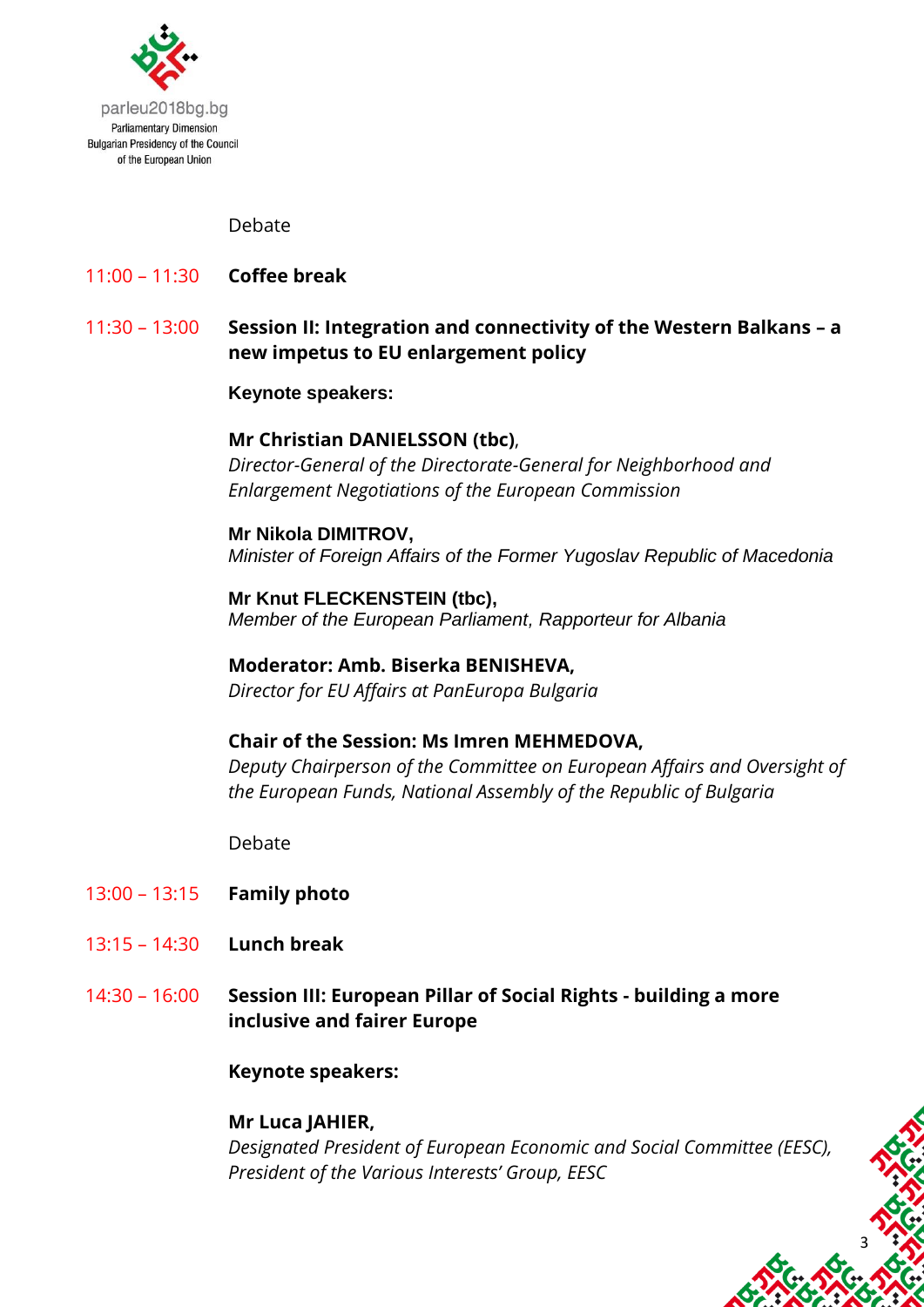

## **Dr. Ľuboš BLAHA,**

*Chairman of the European Affairs Committee of the National Council of the Slovak Republic*

## **Ms Maria João RODRIGUES (tbc),**

*Member of the Committee on Employment and Social Affairs* (*EMPL), Rapporteur for the European Pillar of Social Rights, European Parliament*

## **Moderator: Prof. Dr. Katia VLADIMIROVA,**

*1. Lecturer at University of National and World Economy and 2. New Bulgarian University*

## **4. Chair of the Session: Ms Polina TSANKOVA-HRISTOVA,**

**5.** *Member of the Committee on European Affairs and Oversight of the European Funds, National Assembly of the Republic of Bulgaria*

4

Debate

16:00 Return to the hotels by bus

- **COSAC Chairpersons' meeting** 16:30 – 18:00 **Debate on the draft Contribution and draft Conclusions of the LIX COSAC**
- 18:00 Return to the hotels by bus
- 19:30 Departure from the hotels for dinner
- 20:00 22:30 **Official dinner** hosted by **Ms Tsveta KARAYANCHEVA,** *President of the National Assembly of the Republic of Bulgaria*
- 22:30 Return to the hotels by bus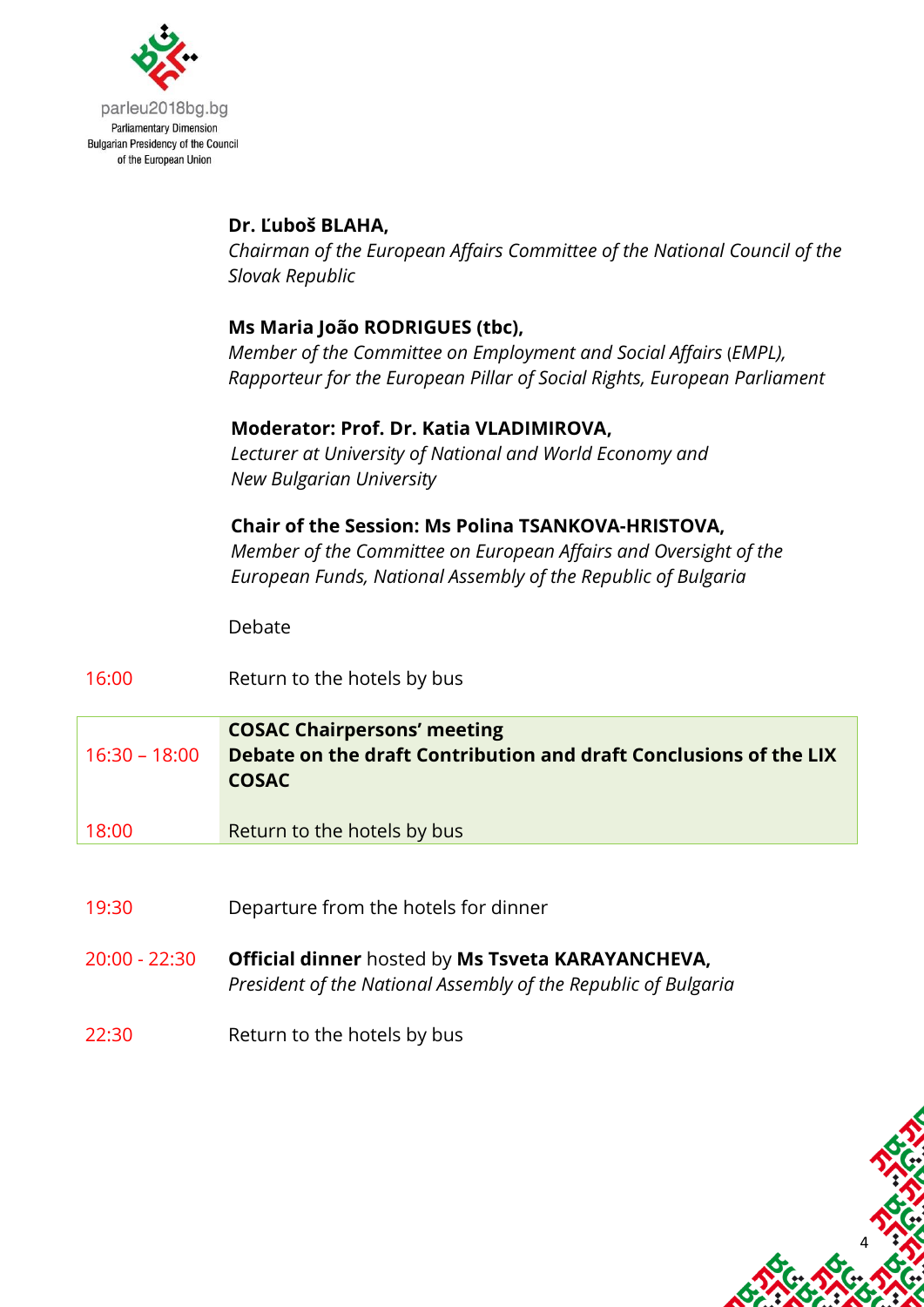

**Tuesday, 19 June 2018**

08:30 Departure from the hotels to the conference venue

9:00 – 10:45 **Session IV: А strong and effective Cohesion Policy post 2020**

#### **Keynote speakers:**

## **Mr Tomislav DONCHEV**,

*Deputy Prime Minister of the Republic of Bulgaria*

## **Mr Michael SCHNEIDER**,

*The President of the Subsidiarity Steering Group Committee of the Regions' rapporteur on "The future of Cohesion Policy beyond 2020"*

## **Ms Diana Spinant,**

*Director for Budget, Communication and General Affairs, DG REGIO, European Commission*

## **Ms Isabelle THOMAS (tbc)**,

*Member of the Committee on Budgets (BUDG) of the European Parliament*

## **Moderator: Ms Milena MILOTINOVA,**

*Journalist, TV host , "Bulgaria ON AIR" Former Member of the National Assembly of the Republic of Bulgaria*

#### **Chair of the Session: Mr Petar PETROV,**

*Deputy Chairperson of the Committee on European Affairs and Oversight of the European Funds, National Assembly of the Republic of Bulgaria*

5

Debate

10:45 – 11:30 **Coffee break**